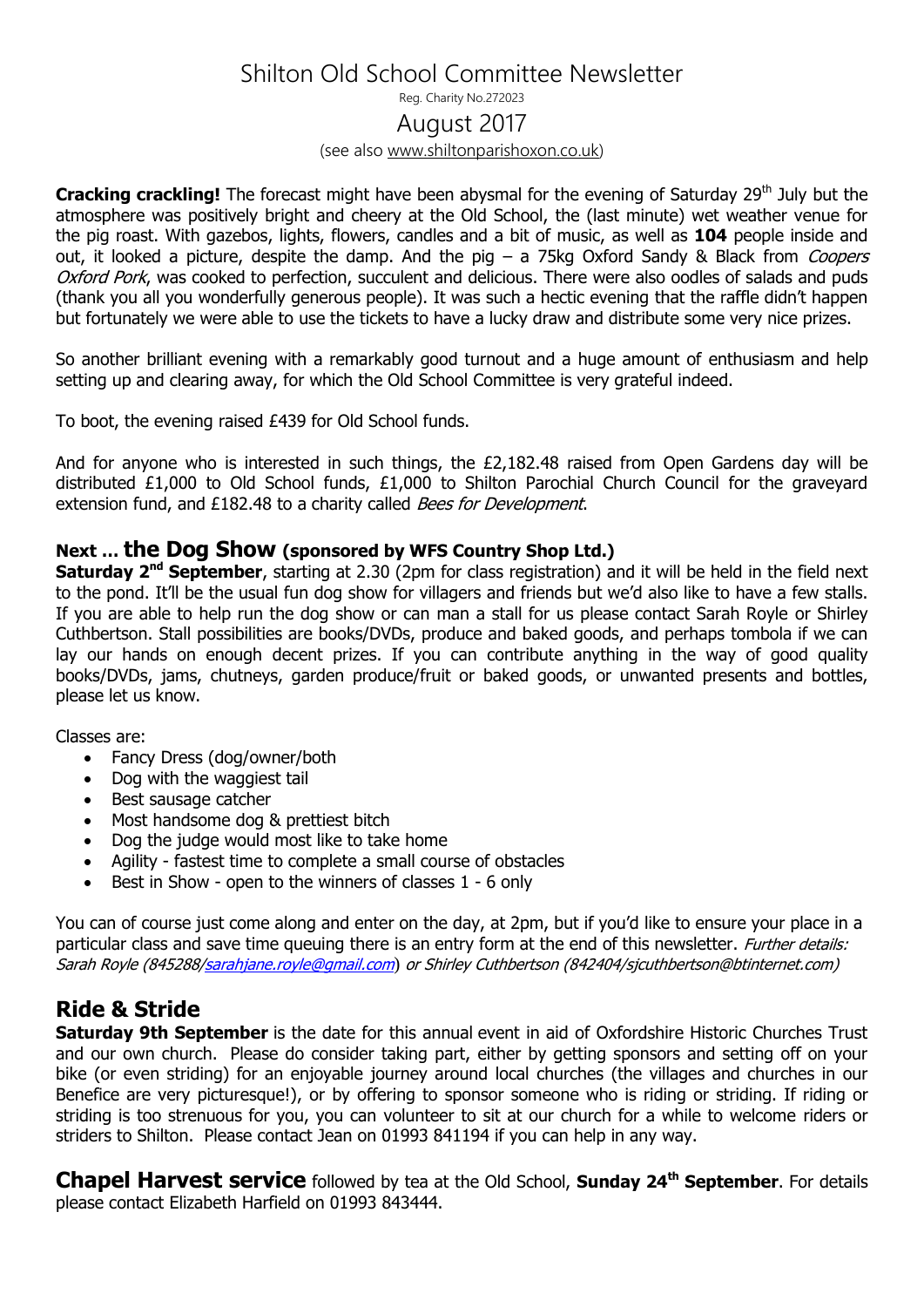### **The Church Harvest Festival Service and Lunch**

**Sunday 1st October,** with the service in the Church at 11.30am and lunch in the Old School at 1pm. Booking details will appear in the next newsletter but do contact Jean on 01993 841194 if you wish to book a place now.

### **Churchyard tidy-up**

**Saturday 14th October** at 10am. If you can spare some time that morning please come along and give a hand, if possible bringing with you your secateurs, tools, gloves etc. If you have any queries please give David Roberts a call on 841194.

#### **Songs of Praise**

**Sunday 15th October** at 4pm. Once again we're joining with friends from Shilton Baptist Chapel for another *Songs of Praise*. It would be lovely to have a full church and if anyone wishes to choose a favourite hymn for the service do please contact Elizabeth Harfield (01993 843444) or Jean Roberts (841194). There will be tea and biscuits afterwards in the Old School.

And if you can help with any of the other events listed below we'd love to hear from you.

| <b>Ride &amp; Stride - Saturday 9th September</b>                                                                                     |  |  |
|---------------------------------------------------------------------------------------------------------------------------------------|--|--|
| <b>Chapel Harvest service and tea</b> $-24^{\text{th}}$ September                                                                     |  |  |
| <b>Parish Council meeting, Shilton</b> – 7.30 Wed 27 <sup>th</sup> September <i>[please note change of date from 20<sup>th</sup>]</i> |  |  |
| <b>Church Harvest service and lunch</b> – Sunday $1st$ October                                                                        |  |  |
| <b>Churchyard tidy-up</b> - Saturday $14th$ October at 10a.m.                                                                         |  |  |
| <b>Songs of Praise</b> – Sunday $15th$ October at 4p.m.                                                                               |  |  |
| <b>Halloween</b> – Saturday $28th$ October (more details in next newsletter).                                                         |  |  |
| <b>Soup lunch -</b> Wednesday $1^{st}$ November, 12.00-1.30pm, Shilton Old School                                                     |  |  |
| <b>Coffee morning/Bring &amp; Buy</b> – Saturday $4th$ November                                                                       |  |  |
| <b>Parish Council meeting, Shilton</b> $- 7.30$ Wednesday 29 <sup>th</sup> November                                                   |  |  |
| <b>Soup lunch</b> – Wednesday $6th$ December, 12.00-1.30pm, Shilton Old School                                                        |  |  |
| <b>Chapel Christmas service - 10th December</b>                                                                                       |  |  |
| <b>Church Carol service &amp; supper</b> – Sunday $17th$ December                                                                     |  |  |
| <b>Burns' Night supper</b> - Saturday 27th January                                                                                    |  |  |

And of course if you'd like to organise something new and different, remember the Old School Hall is available for village use and to hire for private parties. We also have plenty of equipment and a couple of gazebos available for hire.

**Speeding** … absolutely nothing to do with the Old School Committee, but since time immemorial residents of Shilton have been concerned about traffic speeding through the village. If anyone is interested in being proactive in trying to do something about this there is now a national initiative called *Community* Speedwatch (CSW)

"where active members of local communities, with the support of the Police and using speed detection devices, monitor the speed of vehicles.

Vehicles exceeding the speed limit are referred to the police with the aim of educating drivers to reduce their speeds. In cases where education is blatantly ignored and evidence of repeat or excessive offences is collated (even across county borders), enforcement and prosecution follow.

… Volunteers receive appropriate training, and are supported by neighbourhood policing team (NPT) staff."

#### **Everything you need to know can be found on [www.communityspeedwatch.co.uk.](http://www.communityspeedwatch.co.uk/)**